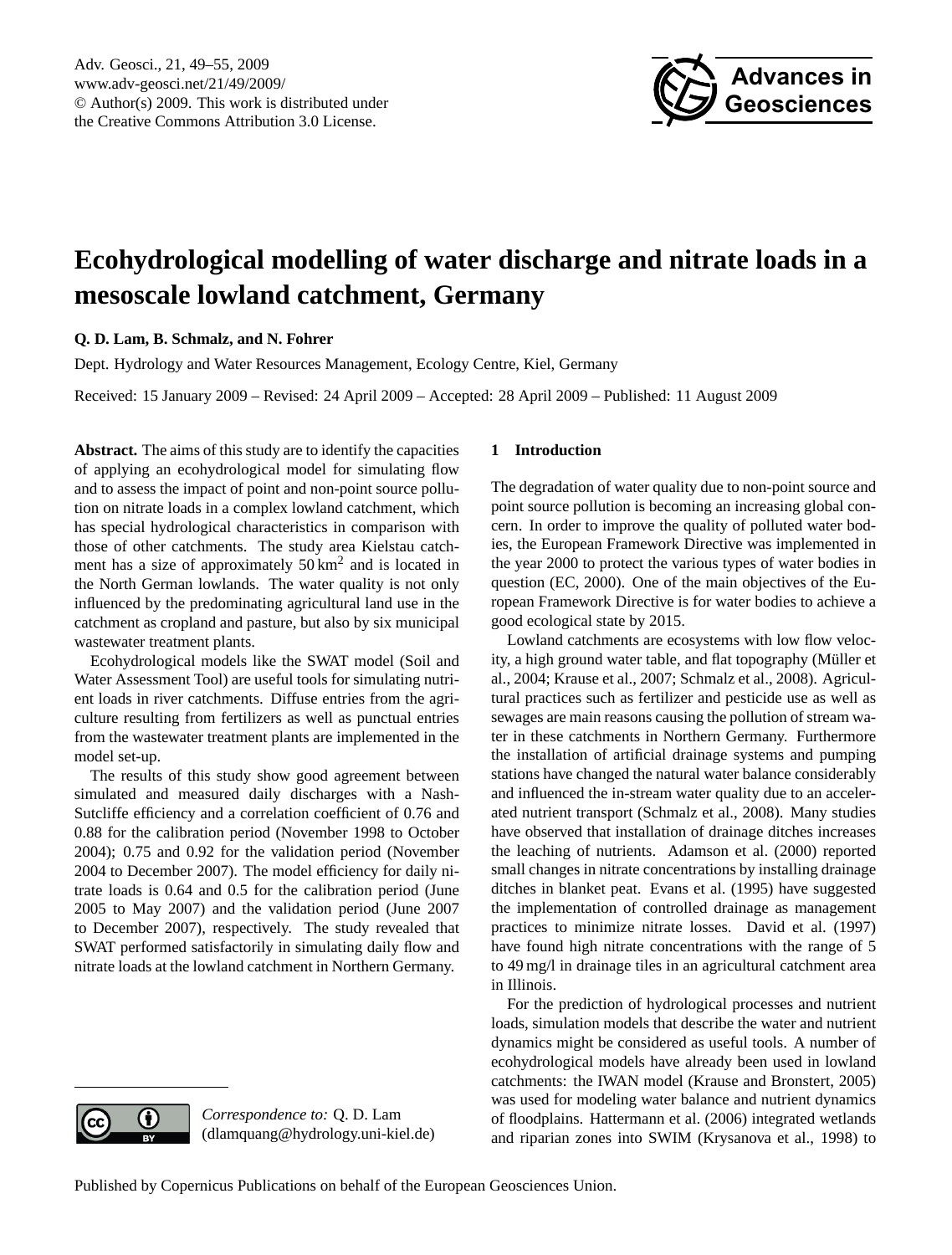**Table 1.** Characteristics of the Kielstau catchment. Information on topography is derived from the DEM, Climate data are taken from Meierwik station (Deutscher Wetterdienst DWD, 2008), and Landuse distribution is taken from Deutsches Zentrum fur Luft- und Raumfahrt ¨ (DLR, 1995).

| Parameter         |                                | Value                | Parameter                    |                         | Value  |
|-------------------|--------------------------------|----------------------|------------------------------|-------------------------|--------|
| <i>Topography</i> |                                |                      | Land use class               |                         | 5      |
|                   | Area                           | $50 \,\mathrm{km}^2$ | Land use, % of area $(>2\%)$ |                         |        |
|                   | Maximum height difference      | 49 <sub>m</sub>      |                              | Agriculture             | 55.82% |
|                   | Mean river slope               | 1%                   |                              | Pasture                 | 26.14% |
|                   | Main river length              | $17 \text{ km}$      |                              | Range Brush             | 5.64%  |
|                   |                                |                      |                              | <b>Forest Deciduous</b> | 8.62%  |
| <b>Climate</b>    |                                |                      |                              | Urban                   | 3.13%  |
|                   | Annual precipitation           | 841 mm               | Dominant crops               | Wheat, Rape, Maize      |        |
|                   | Mean annual evapotranspiration | $400$ mm             | Demography                   |                         |        |
|                   | Mean annual temperature        | $8.2^{\circ}$ C      |                              | Population              | 85.955 |



**Fig. 1.** Location of the Kielstau catchment and its subbasins in Schleswig-Holstein, Northern Germany.

determine their influence on water and nutrient fluxes. The SWAT model (Arnold et al., 1998) has been widely used all around the world to predict stream discharge and nutrient loads from various sizes of watersheds (Tripathi et al. 2004). Borah and Bera (2003) found that SWAT was the most useful for long-term simulation in predominantly agricultural watersheds when they compared eleven hydrologic and non-point source pollution models. In addition, the computational efficiency of SWAT is convenient for parametric adjustment and multiple simulations implemented in minimal time (Arnold and Fohrer, 2005).

The objective of this paper is to evaluate the performance of the SWAT model in simulating water balance and stream discharge in a complex lowland catchment which has special hydrological characteristics in comparison with those of other catchments, and to predict the impact of point and nonpoint source pollution on nitrate loads based on current agricultural practices and sewage disposals at the watershed outlet.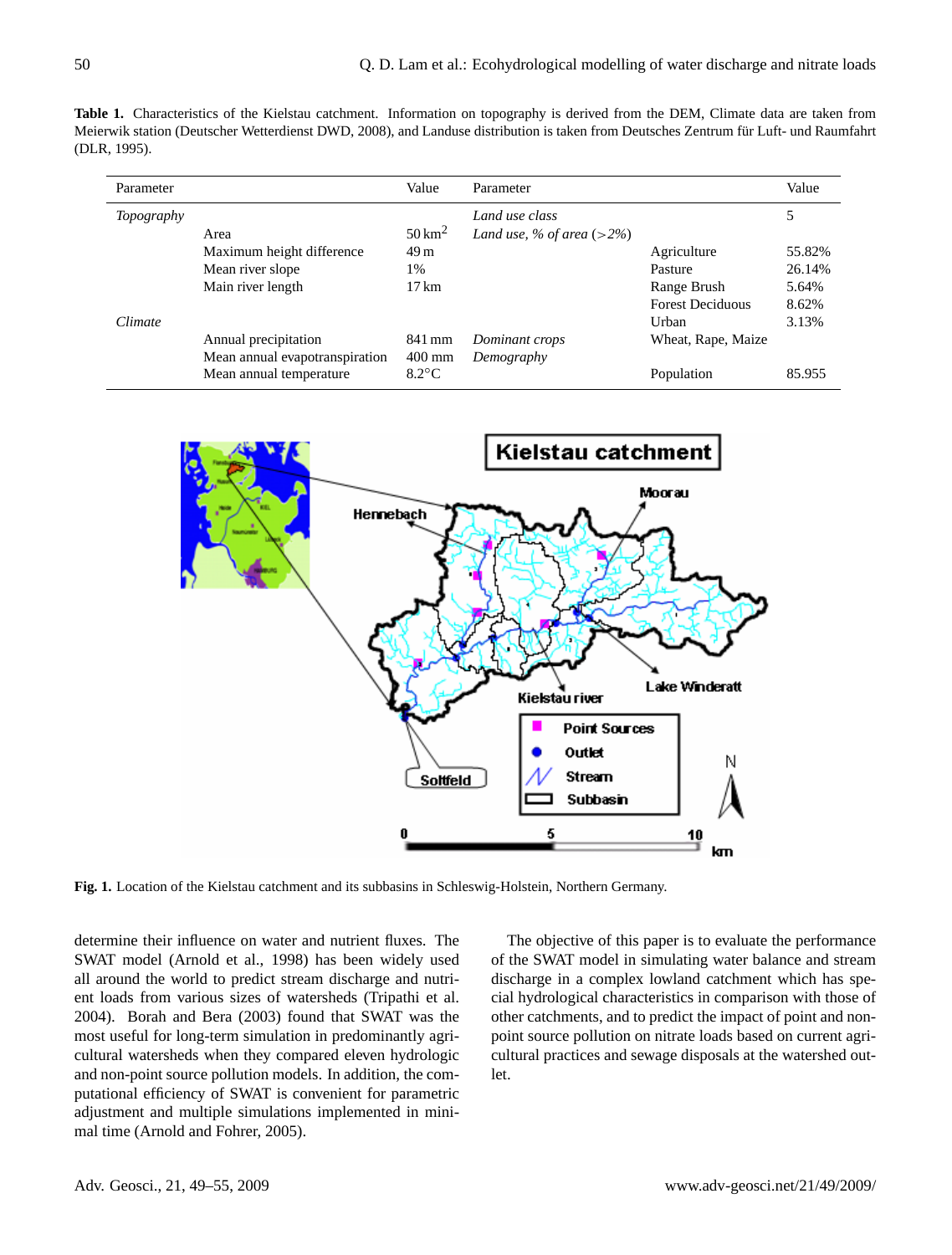**Table 2.** Sensitivity analysis results.

| Rank | Parameters      | Description*                                | Rank | Parameters      | Description*                               |
|------|-----------------|---------------------------------------------|------|-----------------|--------------------------------------------|
|      | <b>GWOMN</b>    | Threshold depth of water in shallow aquifer | 8    | SOL Z           | Depth from soil surface to bottom of layer |
|      | RCHRG_DP        | Deep aquifer percolation coefficient        | 9    | $CH_K$          | Channel effective hydraulic conductivity   |
| 2    | ALPHA BF        | Base flow recession constant                | 10   | <b>SURLAG</b>   | Surface runoff lag coefficient             |
| 4    | SOL_AWC         | Available water capacity                    | 11   | SOL_K           | Saturated hydraulic conductivity           |
|      | <b>ESCO</b>     | Soil evaporation compensation factor        | 12   | CN <sub>2</sub> | Curve number                               |
| 6    | <b>GW_REVAP</b> | Groundwater revap coefficient               | 24   | <b>EPCO</b>     | Plant uptake compensation factor           |
|      | <b>GW_DELEY</b> | Delay time for aquifer recharge             | 28   | <b>BLAI</b>     | Maximum potential leaf area index          |

<sup>∗</sup> Detailed description is available at <http://www.brc.tamus.edu/swat/swatdoc.html> (Neitsch et al., 2005).

#### **2 Materials and methods**

#### **2.1 Study area**

The study area Kielstau catchment is located in Northern Germany as part of a lowland area of Schleswig-Holstein (Fig. 1). The area of the Kielstau catchment is about  $50 \text{ km}^2$ . Land use is dominated by arable land and pasture. The arable land area occupies over 55%, pasture accounts for 26% of the total area and urban area makes up over 3% (Table 1). The soils of the rural catchment are sandy or loamy, and the river valleys are characterized by peat soils.

The Kielstau River has a total length of 17 km and flows through Lake Winderatt towards the gauge Soltfeld, located at the outlet of the Kielstau catchment (Fig. 1). There are two important tributaries of the Kielstau River from the north, the Moorau and the Hennebach, and wastewater treatment plants have been built in both (Fig. 1). Specifically, one wastewater treatment plant has been built in Moorau tributary, three others in Hennebach tributary and two others in the Kielstau River; all of which can have a remarkable influence on the water quality of the Kielstau River downstream (Schmalz et al., 2007). In addition various small tributaries and water from drainage pipes and ditches flow into the Kielstau River. The drainage fraction of agricultural area in the Kielstau catchment is estimated at 38% (Fohrer et al., 2007).

#### **2.2 The SWAT model**

The ecohydrological model SWAT (Soil and Water Assessment Tool, Arnold et al., 1998, version 2005) was applied to simulate both the water balance and the nitrate loads in this complex hydrological catchment. SWAT is a semidistributed, process-oriented hydrological model. It is a continuous time model which simulates water and nutrient cycles with a daily time step. The SWAT model represents the large-scale spatial heterogeneity of the study area by dividing the watershed into subbasins. The subbasins are then further subdivided into hydrologic response units (HRUs) that are assumed to consist of homogeneous land use and soils. Major components of the model include hydrology, weather, and agricultural management. The details of all components can be found in Arnold et al. (1998) and Neitsch et al. (2002).

In the SWAT model, soil water content, surface runoff, nutrient cycles, crop growth and management practices are simulated for each HRU and then aggregated for the subbasin by a weighted average. The model's hydrological components are comprised of surface runoff, percolation, lateral flow, ground water, evapotranspiration and channel transmission loss. Surface runoff volume is estimated using a modification of Soil Conservation Services (SCS) curve number method (Williams and Laseur, 1976).

The soil profile is subdivided into multiple layers including infiltration, evaporation, plant uptake, lateral flow, and percolation to lower layers. SWAT offers various methods to estimate the potential evapotranspiration (PET) such as Hargreaves, Penman-Monteith, and Priestley. The Penman-Monteith method was chosen in this study because the PET evaluation is based on the basic data such as solar radiation, wind speed, air temperature and relative humidity, whereas wind speed is not considered by the Hargreaves and Priestley methods. The model computes evaporation from soils and plants separately. Potential soil water evaporation is predicted as a function of potential evapotranspiration and leaf area efficiency, while actual soil water evaporation is predicted by using exponential functions of water content and soil depth. Plant transpiration is predicted as a linear function of potential evapotranspiration and leaf area efficiency.

SWAT simulates the nitrogen cycle in the soil profile and in the shallow aquifer (Neitsch et al., 2002). In soil and water, nitrogen is extremely reactive and exists in a number of dynamic forms. It may be added to the soil by rain, mineral and organic fertilizers, residue application, and bacteriological fixation. It can be removed from the soil through plant consumption, soil erosion, leaching, volatilization and denitrification. In the SWAT model, there are five different pools of nitrogen in the soil. Two pools  $(NH_4^+, NO_3^-)$  are inorganic forms of nitrogen, while the other three pools are organic forms of nitrogen. Nitrate may be transported with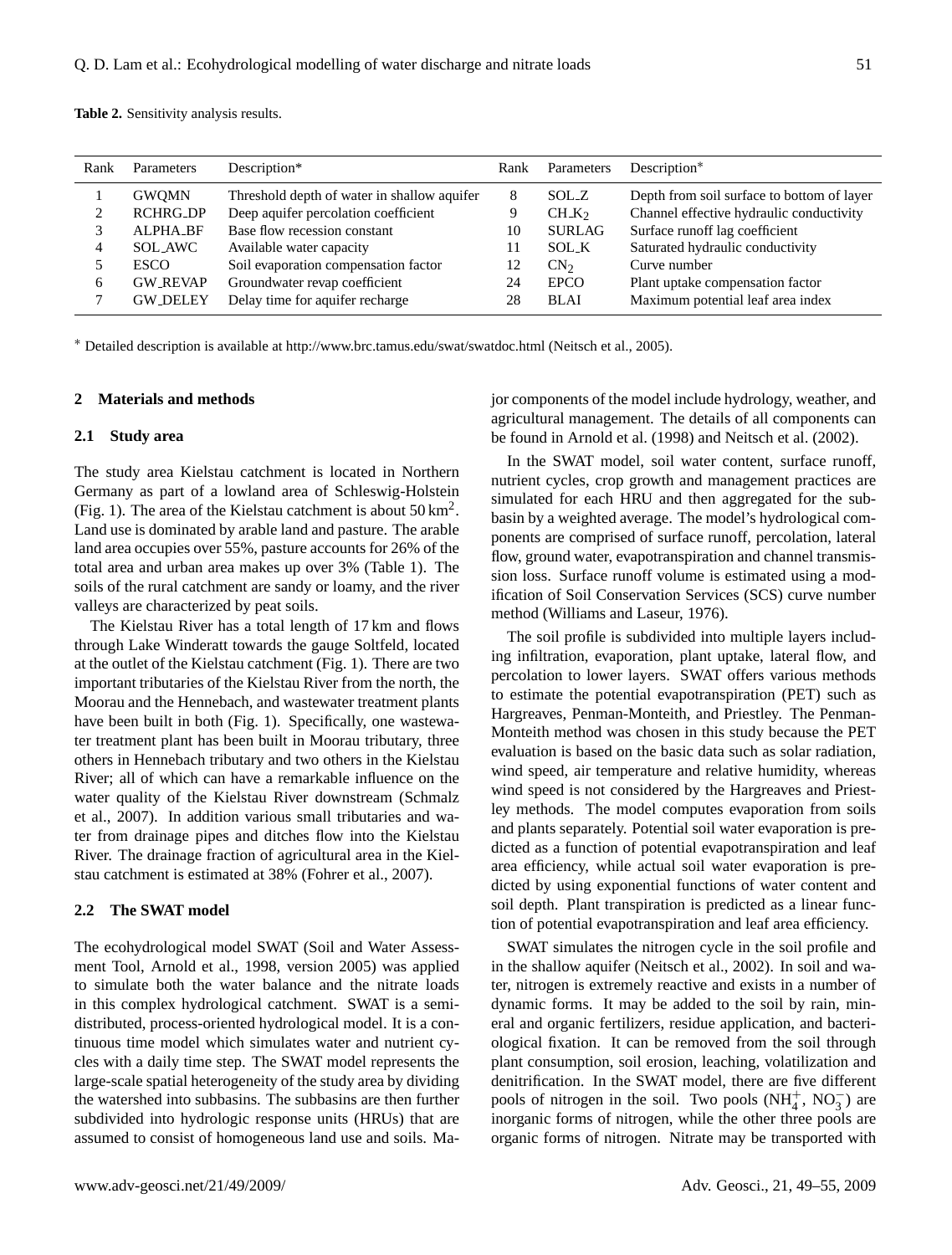|  |  | <b>Table 3.</b> Model input data sources for the Kielstau watershed. |  |  |  |
|--|--|----------------------------------------------------------------------|--|--|--|
|--|--|----------------------------------------------------------------------|--|--|--|

| Data type        | Source                                | Data description/properties                                                                          |
|------------------|---------------------------------------|------------------------------------------------------------------------------------------------------|
| Topography       | LVermA, 1995                          | Digital elevation model, a grid size of $25 \text{ m} \times 25 \text{ m}$                           |
| Soil map         | BGR, 1999                             | Soil physical properties such as texture, saturated conductivity, etc. Scale of soil map (1:200 000) |
| Landuse map      | DLR, 1995                             | Land use classifications, $25 \text{ m} \times 25 \text{ m}$ resolution                              |
| Climate data     | DWD, 2008                             | Temperature, precipitation, wind speed, humidity, (Meierwik station, 1993–2007)                      |
| Sewage disposal  | Kreis Schleswig-Flensburg, 2007       | Sewage disposal (point sources) data of 6 waste water treatment plants (Fig. 1)                      |
| Hourly discharge | Staatliches Umweltamt Schleswig, 2008 | Hourly discharge data of Kielstau at gauge Soltfeld, (1993–2007)                                     |

surface runoff, lateral flow or percolation. The amount of nitrate moving with the water is calculated by multiplying the concentration of nitrate in the mobile water by the volume of water moving in each pathway.

Since nitrate fluxes strongly depend on water fluxes, parameters controlling water balance were calibrated as the first step, and only then were nitrate loads considered. The application of the model first involved the analysis of parameter sensitivity, which was then used for model auto-calibration following the hierarchy of sensitive model parameters. The sensitivity analysis method (Morris, 1991) was conducted and aims to assess the most sensitive parameters for setting up the model in this catchment (Table 2). Model autocalibration was performed by changing each parameter ten times within the allowable range of values for the specific parameter. Detailed calibration procedures for SWAT model and the definitions of various calibration parameters are described by Neitsch et al. (2002).

The auto-calibration was carried out using daily flow data of the hydrological years 1998–2004. The validation was done for the continuous time 2004–2007. For the nitrate loads simulation, the manual calibration was performed for a period of two years (June 2005–May 2007) after which the validation was done for a period of six months (June 2007– December 2007).

The performance of the model was evaluated by the Nash-Sutcliffe efficiency (Nash and Sutcliffe, 1970), correlation coefficient, and root mean square error to determine the quality and reliability of the predictions compared to measured values.

#### **2.3 Input data**

The main input data used for the SWAT model are shown in Table 3. A three-year crop rotation (winter wheat – winter wheat – rape) and monocultural maize were simulated on arable land. Fertilizer application and cultivation schedule are in conformance with the conventional cultivation (Table 4). Measured nitrate concentrations from June 2005 to December 2007 (weekly data for the year 2005 and daily data for the years from 2006 to 2007) were collected and analyzed by the Department of Hydrology and Water Resources Management-Ecology Centre at Kiel University (Tavares, 2006 and Bieger, 2007). Data of average monthly point source effluents from January 2002 to December 2007 (Kreis Schleswig-Flensburg, 2007) were implemented as point sources in the model.

### **3 Results and discussion**

Parameters that significantly affected water balance have been adjusted in their values in order to provide the best fit between the measured and simulated data by the autocalibration tool of the model. These parameters include the SCS runoff curve number for moisture condition II, available water capacity, soil evaporation compensation factor, groundwater parameters, and channel effective hydraulic conductivity. For instance, soil evaporation compensation factor, the groundwater revap coefficient, and depth-tosubsurface drain have been adjusted from the default values of 1; 0.02; 0 to the simulated values of 0.95; 0.2; 800, respectively. Groundwater revap coefficient is an important parameter controlling the upwelling of groundwater into the unsaturated soil zone. The allowable range of this parameter is between 0.02 and 0.2. As the groundwater revap coefficient approaches 0, movement of water from the shallow aquifer to the root zone is restricted. For the Kielstau catchment, this parameter was changed from its initial value of 0.02 to 0.2 in order to obtain a better fit of the model results to the measured data. The auto-calibration processes were also implemented similarly for other parameters within their allowable range in SWAT.

Figure 2 shows good agreement between simulated and measured daily discharge with a Nash-Sutcliffe efficiency and a correlation coefficient of 0.76 and 0.88 for the calibration period and 0.75 and 0.92 for the validation period at the outlet of Kielstau catchment, respectively. Overall, the model performance was satisfactory in both calibration and validation periods in daily time step.

The model results for daily nitrate loads at the gauge Soltfeld are illustrated in Fig. 3. Parameters which remarkably impacted the nitrate concentrations such as humus mineralization (CMN), Nitrogen percolation coefficient (NPERCO), and residue mineralization (RSDCO) have been manually adjusted so that the prediction corresponds to the measured values during the calibration period (Table 5).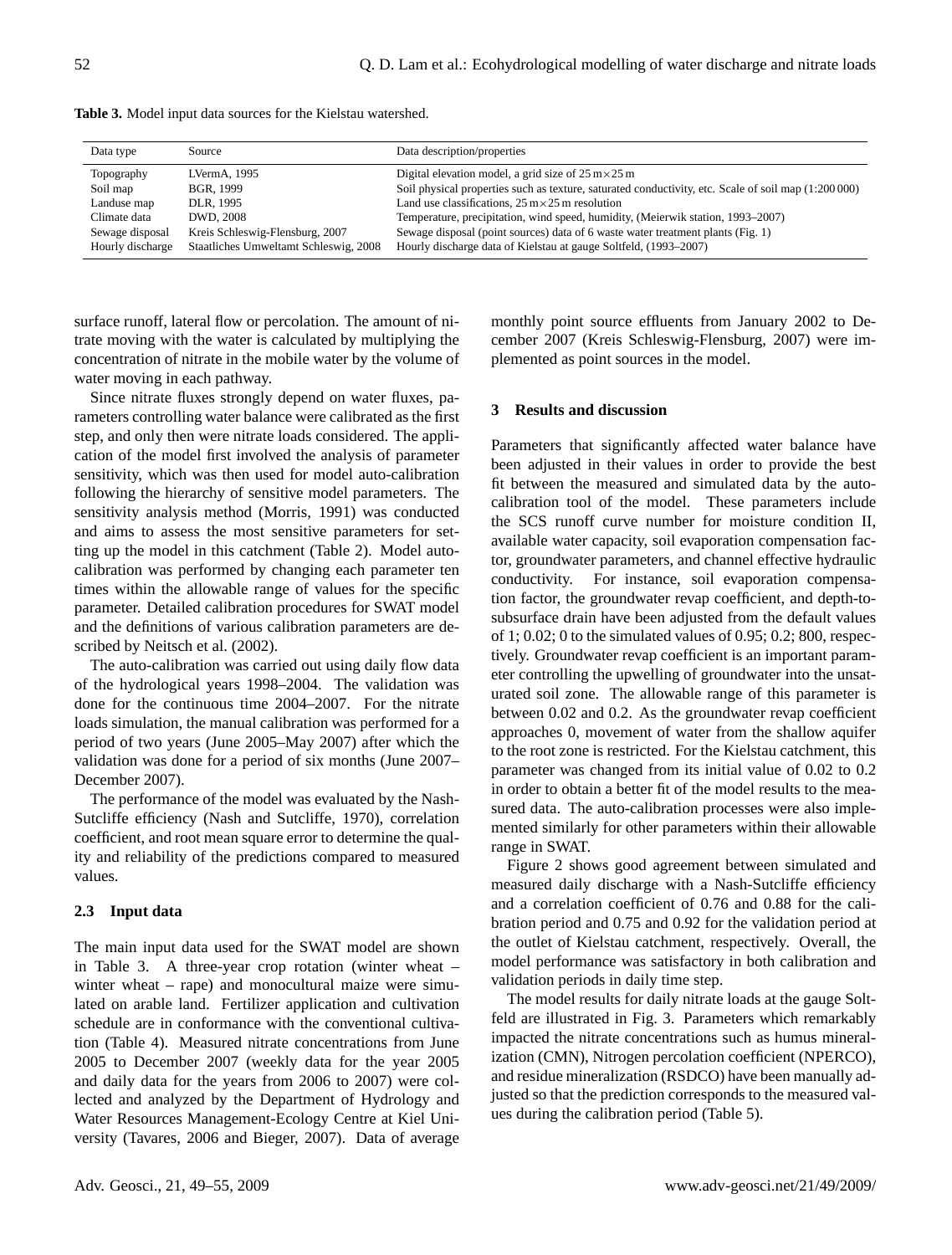|  |  |  |  |  |  |  |  |  |  |  |  |  |  |  | <b>Table 4.</b> Crop types and fertilization for different land use classes of the Kielstau catchment. |  |  |
|--|--|--|--|--|--|--|--|--|--|--|--|--|--|--|--------------------------------------------------------------------------------------------------------|--|--|
|--|--|--|--|--|--|--|--|--|--|--|--|--|--|--|--------------------------------------------------------------------------------------------------------|--|--|

| Crop rotation $(3 \text{ years})$ : winter wheat – winter wheat – rape<br>Monocultural maize |                                      |                                       |  |  |  |  |  |
|----------------------------------------------------------------------------------------------|--------------------------------------|---------------------------------------|--|--|--|--|--|
| Crops                                                                                        | Date of fertilizer application       | Total fertilization                   |  |  |  |  |  |
| Winter Wheat                                                                                 | 15 March; 15 April; 15 June          | $220$ (kg N/ha); $240$ (kg manure/ha) |  |  |  |  |  |
| Rape                                                                                         | 20 March; 15 April                   | $200$ (kg N/ha)                       |  |  |  |  |  |
| Maize                                                                                        | 20 March; 1 May; 10 June; 10 August  | 180 (kg N/ha); 300 (kg manure/ha)     |  |  |  |  |  |
| Pasture                                                                                      | 15 March; 30 May; 10 July; 25 August | 160 (kg N/ha)                         |  |  |  |  |  |
| Range Brush                                                                                  | 1 March                              | 80 (kg N/ha)                          |  |  |  |  |  |



**Fig. 2.** Measured and simulated daily discharge at the Kielstau catchment outlet, gauge Soltfeld (Nash-Sutcliffe efficiency and correlation coefficient of 0.76 and 0.88 for the calibration period; 0.75 and 0.92 for the validation period).

**Table 5.** Calibrated parameters with SWAT model for simulating nitrate loads.

| Parameter                                                    | <b>Process</b>                                                                                                     | Initial                      | Final                        |
|--------------------------------------------------------------|--------------------------------------------------------------------------------------------------------------------|------------------------------|------------------------------|
| <b>CMN</b><br><b>NPERCO</b><br><b>RSDCO</b><br><b>BIOMIX</b> | Humus mineralization<br>Nitrogen percolation coefficient<br>Residue mineralization<br>Biological mixing efficiency | 0.0003<br>0.2<br>0.01<br>0.2 | 0.002<br>0.95<br>0.05<br>0.1 |
|                                                              |                                                                                                                    |                              |                              |

During the summer periods of 2005, 2006, and 2007 the model simulated well for both the range and the dynamic of the nitrate loads in general. In contrast, the model underpredicted the nitrate loads during the winter periods. This can be attributed to the following main reasons: Firstly, the underestimation of some peak flows led to the underestimation of the corresponding nitrogen peaks. Secondly, the higher nitrogen concentrations in the winter caused by nitrogen mobilization

from the catchment are not represented in the model. Thirdly, the lack of plant uptake which causes accumulation of leachable nitrate resulted in increasing nitrogen concentrations in stream flow during the winter period.

For the winter period of 2005, the disagreement between measured and simulated nitrate loads was due to the underestimation of discharge. Furthermore the measured data of nitrate loads were only collected once a week in this period, while the model outputs were daily nitrate loads. The marked difference of weekly and daily resolution may influence the model efficiency in the whole simulation period.

The Nash-Sutcliffe efficiency and the correlation coefficient of the nitrate model are 0.64 and 0.86 for the calibration period and 0.5 and 0.71 for the validation period, respectively. These results are in accordance with previous studies using SWAT on various catchments. Bieger (2007) simulated daily nitrate loads on the same catchment and obtained a Nash-Sutcliffe efficiency and a correlation coefficient of 0.55 and 0.84 for the calibration period of June 2005–October 2006, respectively. However, differing from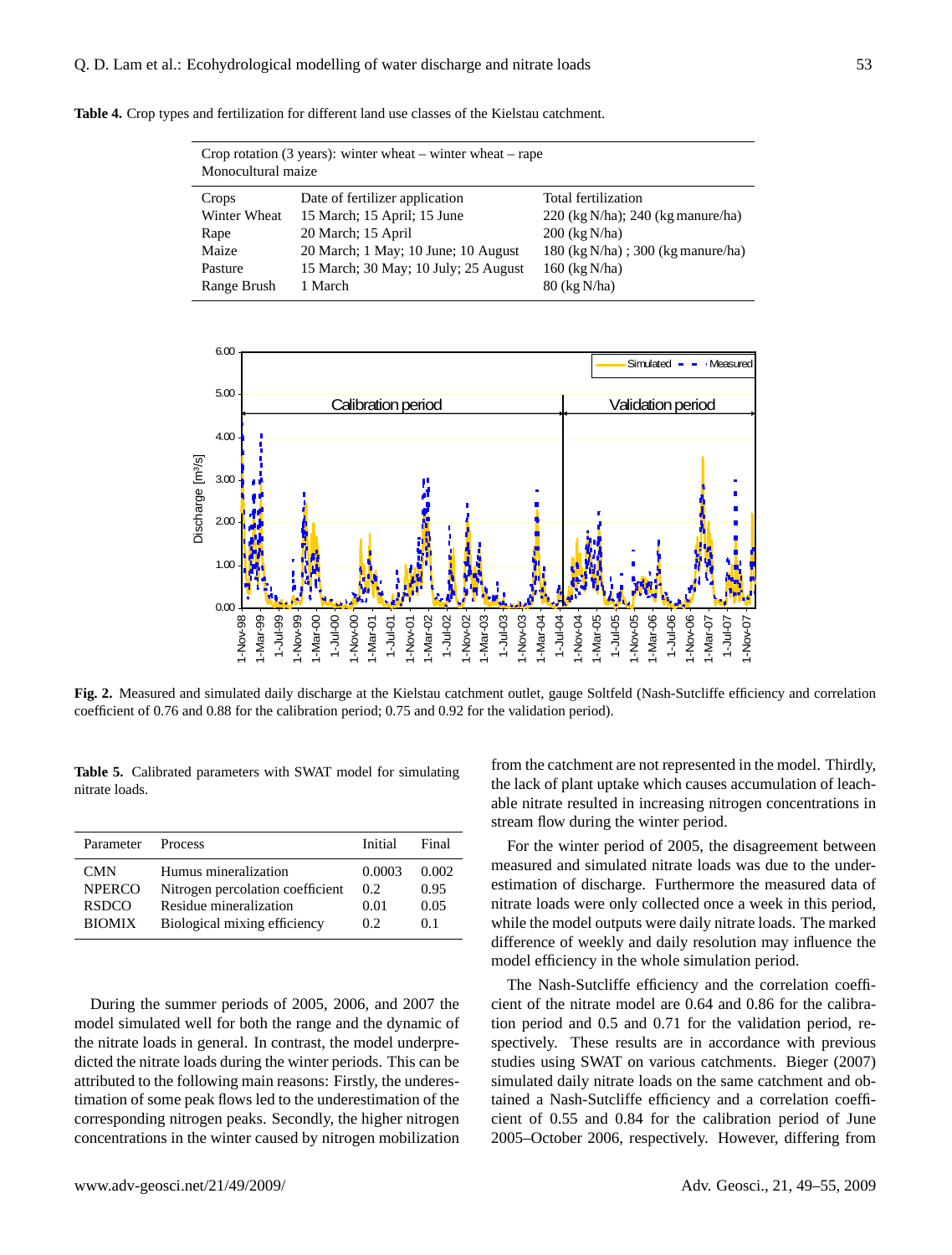

**Fig. 3.** Measured and simulated daily nitrate loads at the Kielstau catchment outlet, gauge Soltfeld (Nash-Sutcliffe efficiency, correlation coefficient, and root mean square error of 0.64, 0.86, and 96.9 for the calibration period; 0.5, 0.71, and 67.5 for the validation period).

the present study, point source effluents were used as input data for constant daily loading by Bieger (2007). Grizzetti et al. (2003) obtained a Nash-Sutcliffe efficiency of 0.51 when they used SWAT to model diffuse emissions and retentions of nutrients on daily time step at the Vantaanjoki watershed  $(1680 \text{ km}^2)$ , which is situated in Southern Finland and classified as a lowland catchment. Behera and Panda (2006) concluded that SWAT simulated nitrate concentration satisfactorily throughout the entire rainy season based on comparisons with daily-observed data from an agricultural watershed located in eastern India. They obtained a Nash-Sutcliffe efficiency and a correlation coefficient of 0.92 and 0.93 for the calibration period, respectively.

With the above outlined results, we achieved a comparable simulation efficiency of daily nitrate loads. The simulated results indicated that the SWAT model was applied to simulate seasonable daily nitrate loads in the Kielstau catchment.

### **4 Conclusions**

The ecohydrological SWAT model has been used to simulate both water balance and nitrate loads from different point and non-point sources in the mesoscale Kielstau catchment – a typical lowland area in Northern Germany. The basis input data comprises climate, land use, soil, topography, and current agricultural data as well as sewage disposals of six wastewater treatment plants were used in this study to predict the current nitrate loads. The simulated flow and nitrate loads were compared with corresponding in-stream measurements at the Soltfeld station of Kielstau catchment. The results of this study show good agreement between simulated and measured daily discharges with a Nash-Sutcliffe efficiency and a correlation coefficient of 0.76 and 0.88 for the calibration period and 0.75 and 0.92 for the validation period. The statistical coefficients of the nitrate model performance were relatively reasonable (Nash-Sutcliffe efficiency, correlation coefficient of 0.64, 0.86 for the calibration period; 0.5, 0.71 for the validation period, respectively) and demonstrate that SWAT results are reliable at a daily time scale for nitrate loads. Overall, SWAT performed satisfactorily in simulating both daily flow and nitrate loads at the Kielstau catchment.

In our ongoing research, the measured data of nitrate concentration will be continuously expanded and used to increase the validation period of nitrate loads. It is expected that a wider range of data will prove helpful in more clearly understanding the trend of nitrate loads. Furthermore, different management practice scenarios will be considered with the goal of minimizing nitrate loads in the long term.

Edited by: B. Schmalz, K. Bieger, and N. Fohrer Reviewed by: R. Ludwig and F. Wimmer

#### **References**

- Adamson, J. K., Scott, W. A., Rowland, A. P., and Beard, G. R.: Ionic concentrations in blanket peat bog in northern England and correlations with deposition and climatic variables, Eur. J. Soil Sci., 51, 1–15, 2000.
- Arnold, J. G. and Fohrer, N.: SWAT 2000: Current capabilities and research opportunities in applied watershed modeling, Hydrol. Proc. 19, 563–572, 2005.
- Arnold, J. G., Srinivasan, R., Muttiah, R. S., and Williams, J. R.: Large area hydrologic modelling and assessment, Part I: Model development, J. Am. Water Resour. Assoc., 34(1), 73–89, 1998.
- Behera, S. and Panda, R. K.: Evaluation of management alternatives for an agricultural watershed in a sub-humid subtropical region using a physical process model, Agric. Ecosyst. Environ., 113(1– 4), 62–72, 2006.